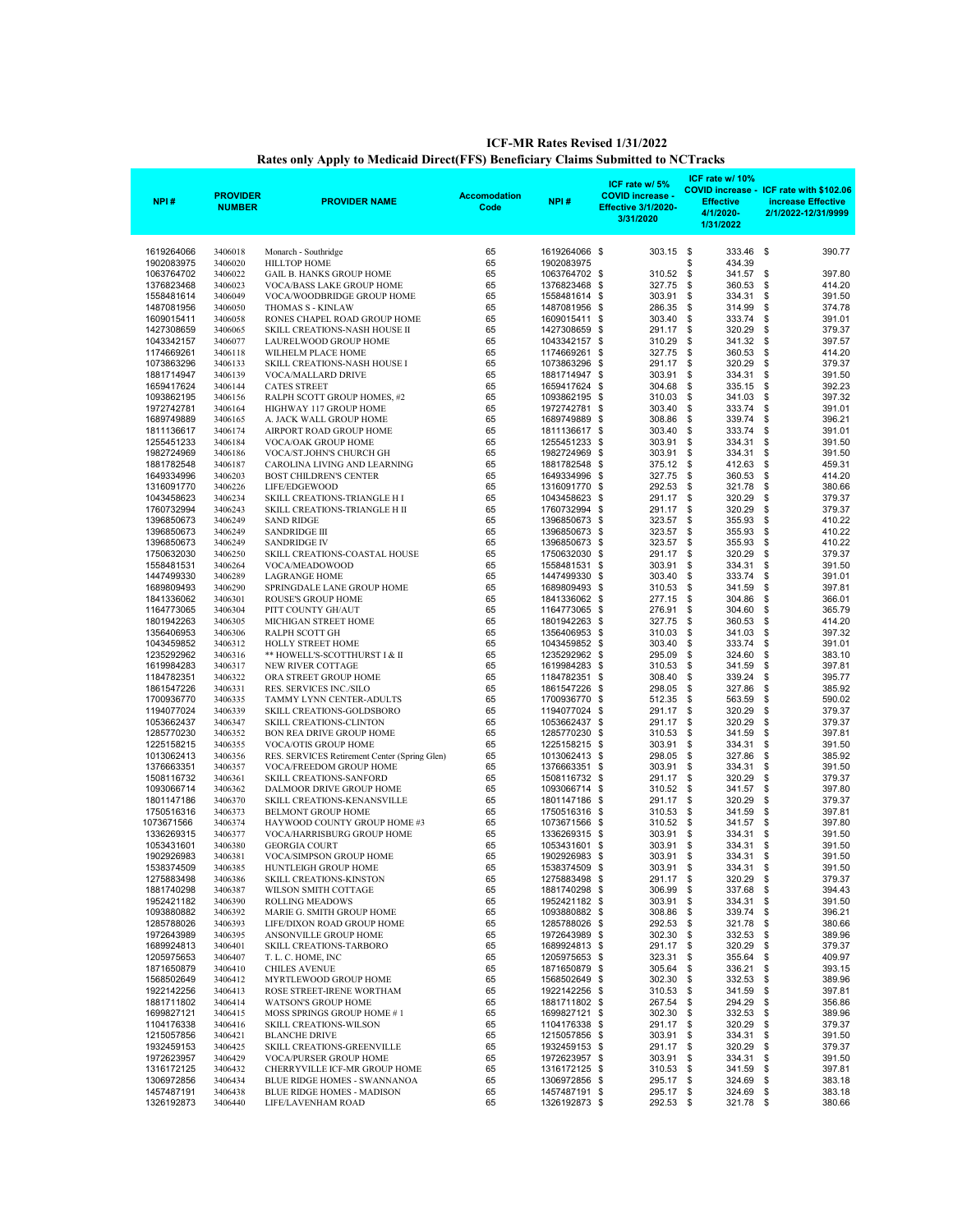| 1316091796 | 3406441 | LIFE/OAKDALE AVENUE                   | 65 | 1316091796 \$ | 292.53      | - \$ | 321.78    | \$   | 380.66 |
|------------|---------|---------------------------------------|----|---------------|-------------|------|-----------|------|--------|
| 1356471874 | 3406442 | <b>MY PLACE</b>                       | 65 | 1356471874 \$ | 286.35      | - \$ | 314.99    | \$   | 374.78 |
| 1316083371 | 3406444 | OAK STREET GROUP HOME                 | 65 | 1316083371 \$ | 310.53 \$   |      | 341.59    | \$   | 397.81 |
| 1487799151 | 3406447 | SOUTHERN AVENUE                       | 65 | 1487799151 \$ | 301.18 \$   |      | 331.29    | \$   | 388.89 |
| 1831234608 | 3406448 | <b>HOPE MILLS</b>                     | 65 | 1831234608 \$ | $301.18$ \$ |      | 331.29    | \$   | 388.89 |
| 1609937630 | 3406449 |                                       | 65 |               | 308.40 \$   |      |           | \$   | 395.77 |
|            |         | PISGAH GROUP HOME                     |    | 1609937630 \$ |             |      | 339.24    |      |        |
| 1952516700 | 3406451 | MYRTLE GROVE GROUP HOME               | 65 | 1952516700 \$ | 296.08      | \$   | 325.69    | \$   | 384.04 |
| 1003021874 | 3406452 | ECHO FARMS GROUP HOME                 | 65 | 1003021874 \$ | 296.08 \$   |      | 325.69    | \$   | 384.04 |
| 1093920878 | 3406453 | GREENVILLE LOOP GROUP HOME            | 65 | 1093920878 \$ | 296.08 \$   |      | 325.69    | \$   | 384.04 |
| 1114071032 | 3406459 | LIFE/CHERRY LANE                      | 65 | 1114071032 \$ | 292.53 \$   |      | 321.78    | \$   | 380.66 |
| 1457405185 | 3406469 | <b>MACON GROUP HOME</b>               | 65 | 1457405185 \$ | 307.07 \$   |      | 337.77    | \$   | 394.50 |
| 1265667075 | 3406472 | MEEKS ROAD ICF-MR GROUP HOME          | 65 | 1265667075 \$ | 310.53 \$   |      | 341.59    | \$   | 397.81 |
| 1194845735 | 3406476 | DARTMOUTH GROUP HOME                  | 65 | 1194845735 \$ | 303.91 \$   |      | 334.31    | \$   | 391.50 |
| 1174643712 | 3406477 | FOREST CREEK GROUP HOME               | 65 | 1174643712 \$ | 303.91 \$   |      | 334.31    | \$   | 391.50 |
| 1003957556 | 3406481 | MOSS SPRINGS GROUP HOME # 2           | 65 | 1003957556 \$ | 302.30 \$   |      | 332.53    | \$   | 389.96 |
| 1326193673 | 3406482 | RES. SERVICES INC./W. MAIN (CARRBORO) | 65 | 1326193673 \$ | 298.05 \$   |      | 327.86    | \$   | 385.92 |
| 1841336112 | 3406487 | TUCKASEEGEE GROUP HOME                | 65 | 1841336112 \$ | 310.53 \$   |      | 341.59    | \$   | 397.81 |
| 1366596652 | 3406496 | <b>QUEEN'S POND</b>                   | 65 | 1366596652 \$ | 323.57 \$   |      | 355.93    | \$   | 410.22 |
| 1366596652 | 3406496 | QUEEN'S POND TWO                      | 65 | 1366596652 \$ | 323.57 \$   |      | 355.93    | \$   | 410.22 |
| 1649356585 | 3406499 | HORIZONS RESIDENTIAL CARE             | 65 | 1649356585 \$ | 326.28 \$   |      | 358.90    | \$   | 412.80 |
| 1154497055 | 3406500 | ROBERT W. THOMPSON GH                 | 65 | 1154497055 \$ | 308.86 \$   |      | 339.74    | \$   | 396.21 |
|            |         |                                       | 65 | 1114077856 \$ | 512.35 \$   |      | 563.59    | \$   | 590.02 |
| 1114077856 | 3406504 | TAMMY LYNN CENTER-CHILDREN            |    |               |             |      |           |      |        |
| 1942345418 | 3406511 | HEATH AVENUE HOME                     | 65 | 1942345418 \$ | 301.18 \$   |      | 331.29    | \$   | 388.89 |
| 1487789467 | 3406512 | <b>LEWIS FORKS</b>                    | 65 | 1487789467 \$ | 301.18 \$   |      | 331.29    | \$   | 388.89 |
| 1518002039 | 3406513 | <b>BONNIE LANE</b>                    | 65 | 1518002039 \$ | 301.18 \$   |      | 331.29    | \$   | 388.89 |
| 1346385861 | 3406514 | DAL-WAN HEIGHTS                       | 65 | 1346385861 \$ | 301.18 \$   |      | 331.29    | \$   | 388.89 |
| 1184769390 | 3406515 | FAN JOY II                            | 65 | 1184769390 \$ | 301.18 \$   |      | 331.29    | \$   | 388.89 |
| 1033254503 | 3406516 | <b>COUNTRY MANOR HOME</b>             | 65 | 1033254503 \$ | 301.18 \$   |      | 331.29    | \$   | 388.89 |
| 1700921301 | 3406517 | <b>LAURA SPRINGS</b>                  | 65 | 1700921301 \$ | 301.18 \$   |      | 331.29    | \$   | 388.89 |
| 1720123326 | 3406518 | <b>MYRON PLACE</b>                    | 65 | 1720123326 \$ | 301.18 \$   |      | 331.29    | \$   | 388.89 |
| 1548305196 | 3406519 | <b>SMITH STREET HOME</b>              | 65 | 1548305196 \$ | 301.18 \$   |      | 331.29    | \$   | 388.89 |
| 1447395298 | 3406520 | <b>SHERWOOD PARK</b>                  | 65 | 1447395298 \$ | 301.18 \$   |      | 331.29    | \$   | 388.89 |
| 1952446494 | 3406521 | SHANNONBROOK                          | 65 | 1952446494 \$ | 301.18 \$   |      | 331.29    | \$   | 388.89 |
| 1760527279 | 3406522 | PLEASANT ACRES                        | 65 | 1760527279 \$ | 301.18 \$   |      | 331.29    | \$   | 388.89 |
| 1336284884 | 3406523 | <b>WENDOVER</b>                       | 65 | 1336284884 \$ | 301.18 \$   |      | 331.29    | \$   | 388.89 |
| 1427193069 | 3406524 | <b>TWIN BROOKS</b>                    | 65 | 1427193069 \$ | 301.18 \$   |      | 331.29    | \$   | 388.89 |
| 1437294931 | 3406525 | <b>BOXWOOD</b>                        | 65 | 1437294931 \$ | 301.18 \$   |      | 331.29    | \$   | 388.89 |
|            |         |                                       | 65 |               |             |      |           | \$   |        |
| 1679608830 | 3406526 | <b>BROOKWOOD</b>                      |    | 1679608830 \$ | 301.18 \$   |      | 331.29    |      | 388.89 |
| 1659416329 | 3406527 | CANTERBURY ROAD HOME                  | 65 | 1659416329 \$ | 301.18 \$   |      | 331.29    | \$   | 388.89 |
| 1922358241 | 3406530 | PITT COUNTY GROUP HOME #2             | 65 | 1922358241 \$ | 276.91 \$   |      | 304.60    | \$   | 365.79 |
| 1861512857 | 3406532 | <b>VOCA/OBIE GROUP HOME</b>           | 65 | 1861512857 \$ | 303.91 \$   |      | 334.31    | \$   | 391.50 |
| 1184975468 | 3406541 | PITT COUNTY GROUP HOME #3             | 65 | 1184975468 \$ | 276.91 \$   |      | 304.60    | \$   | 365.79 |
| 1790830206 | 3406544 | RES. SERVICES INC./QUAIL ROOST DRIVE  | 65 | 1790830206 \$ | 298.05 \$   |      | 327.86    | \$   | 385.92 |
| 1356492425 | 3406548 | KEYWEST CENTER, INC                   | 65 | 1356492425 \$ | 292.10 \$   |      | 321.31    | \$   | 380.25 |
| 1891859203 | 3406554 | FRANKLIN BLVD GROUP HOME              | 65 | 1891859203 \$ | 310.53 \$   |      | 341.59    | \$   | 397.81 |
| 1265578355 | 3406560 | CHRISTY WOODS GROUP HOME              | 65 | 1265578355 \$ | 327.75 \$   |      | 360.53    | \$   | 414.20 |
| 1942353321 | 3406564 | <b>SUMMERLYN HOME</b>                 | 65 | 1942353321 \$ | 294.51 \$   |      | 323.96    | \$   | 382.54 |
| 1629108097 | 3406578 | EXTRA SPECIAL CARE                    | 65 | 1629108097 \$ | 286.35 \$   |      | 314.99    | \$   | 374.78 |
| 1912042797 | 3406584 | WILMINGTON ROAD GROUP HOME            | 65 | 1912042797 \$ | 301.18 \$   |      | 331.29    | \$   | 388.89 |
| 1477634319 | 3406591 | NO PLACE LIKE HOME                    | 65 | 1477634319 \$ | 296.53 \$   |      | 326.18    | \$   | 384.47 |
| 1710022785 | 3406595 | AZALEA ST.-IRENE WORTHAM RES.         | 65 | 1710022785 \$ | 310.53 \$   |      | 341.59    | \$   | 397.81 |
| 1043379340 | 3416034 | HOWELL'S-LAGRANGE (BEAR CREEK)        | 65 | 1043379340 \$ | 275.13 \$   |      | 302.65    | \$   | 364.09 |
| 1114089968 | 3416073 | HOWELL'S-ROLLINGWOOD                  | 65 | 1114089968 \$ | 295.09 \$   |      | 324.60    | \$   | 383.10 |
| 1962522961 | 3416085 | VOCA/COLLEGE STREET                   | 65 | 1962522961 \$ | 303.91 \$   |      | 334.31    | \$   | 391.50 |
| 1942345459 | 3416112 | HOLLOWAY STREET HOME                  | 65 | 1942345459 \$ | 301.18 \$   |      | 331.29    | \$   | 388.89 |
| 1699810127 | 3416126 | YADKIN I                              | 65 | 1699810127 \$ | 301.18 \$   |      | 331.29    | \$   | 388.89 |
| 1124153143 |         | RIDGECREST I & II                     | 65 | 1124153143 \$ | 301.18 \$   |      | 331.29    | \$   | 388.89 |
|            | 3416130 |                                       |    |               |             |      |           |      |        |
| 1336284843 | 3416132 | MINERAL SPRINGS I & II                | 65 | 1336284843 \$ | 301.18 \$   |      | 331.29    | \$   | 388.89 |
| 1003936238 | 3416135 | <b>STARNES GROUP HOME</b>             | 65 | 1003936238 \$ | 303.91 \$   |      | 334.31    | \$   | 391.50 |
| 1013052315 | 3416150 | THOMAS STREET HOME                    | 65 | 1013052315 \$ | $301.18$ \$ |      | 331.29    | \$   | 388.89 |
| 1588709174 | 3416152 | <b>GUILFORD I</b>                     | 65 | 1588709174 \$ | 301.18 \$   |      | 331.29    | \$   | 388.89 |
| 1740325257 | 3416153 | <b>GUILFORD II</b>                    | 65 | 1740325257 \$ | 301.18 \$   |      | 331.29    | -\$  | 388.89 |
| 1285796136 | 3416167 | HOWELL'S-WESTRIDGE ROAD               | 65 | 1285796136 \$ | 295.09      | - \$ | 324.60    | - \$ | 383.10 |
| 1821123092 | 3416178 | YADKIN II & III                       | 65 | 1821123092 \$ | 301.18 \$   |      | 331.29    | \$   | 388.89 |
| 1780743815 | 3416193 | HOWELL'S-WALNUT CREEK                 | 65 | 1780743815 \$ | 274.38 \$   |      | 301.81    | \$   | 363.37 |
| 1710028279 | 3416194 | CRAVEN COUNTY CHILDREN'S GH           | 65 | 1710028279 \$ | 302.30 \$   |      | 332.53    | \$   | 389.96 |
| 1215081021 | 3416196 | LIFE/IDLEWOOD GROUP HOME              | 65 | 1215081021 \$ | 292.53      | \$   | 321.78    | \$   | 380.66 |
| 1184974396 | 3416197 | <b>SKILL CREATIONS -BURKE</b>         | 65 | 1184974396 \$ | 305.40      | \$   | 335.94    | \$   | 392.92 |
| 1558446732 | 3416202 | WESTRIDGE GROUP HOME                  | 65 | 1558446732 \$ | 303.25      | \$   | 333.57    | \$   | 390.87 |
| 1841378783 | 3416216 | FRIENDWAY GROUP HOME                  | 65 | 1841378783 \$ | 303.25      | \$   | 333.57    | \$   | 390.87 |
| 1851436364 | 3416218 | LYNN ROAD HOME                        | 65 | 1851436364 \$ | 301.18 \$   |      | 331.29    | \$   | 388.89 |
| 1700083243 | 3416229 | <b>GRANVILLE COUNTY GH</b>            | 65 | 1700083243 \$ | 301.18      | \$   | 331.29    | \$   | 388.89 |
| 1427112895 | 3416259 | HOWELL'S-LAGRANGE                     | 65 | 1427112895 \$ | 274.38      | \$   | 301.81    | \$   | 363.37 |
| 1336208487 | 3416279 | HOWELL'S-RIVERBEND                    | 65 | 1336208487 \$ | 274.38      | \$   | 301.81    | \$   | 363.37 |
| 1043355639 | 3416288 | <b>GUILFORD III</b>                   | 65 | 1043355639 \$ | 301.18 \$   |      | 331.29    | \$   | 388.89 |
| 1558402016 | 3416313 | FORSYTH CO ICF/MR GROUP HOME          | 65 | 1558402016 \$ | 302.30 \$   |      | 332.53    | \$   | 389.96 |
| 1750435111 | 3416319 | LIFE/WILLIAM STREET GROUP HOME        | 65 | 1750435111 \$ | 292.53      | \$   | 321.78    | \$   | 380.66 |
| 1407991003 |         |                                       | 65 | 1407991003 \$ | 301.18      | \$   | 331.29    | \$   | 388.89 |
|            | 3416320 | FORSYTH GROUP HOME I                  |    |               |             |      |           |      |        |
| 1710037825 | 3416321 | ROSEANNE GROUP HOME                   | 65 | 1710037825 \$ | 295.40      | \$   | 324.93    | \$   | 383.39 |
| 1538213087 | 3416323 | LIFE/LAKEVIEW                         | 65 | 1538213087 \$ | 292.53      | \$   | 321.78    | \$   | 380.66 |
| 1598818460 | 3416324 | <b>SMOKY MOUNTAIN</b>                 | 65 | 1598818460 \$ | 307.07 \$   |      | 337.77    | \$   | 394.50 |
| 1114062718 | 3416327 | FORSYTH GROUP HOME II                 | 65 | 1114062718 \$ | 301.18      | \$   | 331.29    | \$   | 388.89 |
| 1730233362 | 3416328 | LIFE/WALNUT STREET GROUP HOME         | 65 | 1730233362 \$ | 292.53      | \$   | 321.78    | \$   | 380.66 |
| 1699816140 | 3416332 | MALLARD LANE CENTER                   | 65 | 1699816140 \$ | 302.30 \$   |      | 332.53    | \$   | 389.96 |
| 1396865390 | 3416333 | VOCA/SEVEN OAKS ROAD - DURHAM         | 65 | 1396865390 \$ | 303.91 \$   |      | 334.31    | \$   | 391.50 |
| 1528127602 | 3416336 | HOWELL'S-CHARLOTTE                    | 65 | 1528127602 \$ | 274.38 \$   |      | 301.81    | \$   | 363.37 |
| 1518002088 | 3416340 | <b>MAGNOLIA DRIVE</b>                 | 65 | 1518002088 \$ | 301.18      | \$   | 331.29    | \$   | 388.89 |
| 1477698157 | 3416341 | <b>ERWIN GROUP HOME</b>               | 65 | 1477698157 \$ | 301.18 \$   |      | 331.29    | \$   | 388.89 |
| 1467597971 | 3416342 | ERWIN $#2$                            | 65 | 1467597971 \$ | 301.18 \$   |      | 331.29 \$ |      | 388.89 |
|            |         |                                       |    |               |             |      |           |      |        |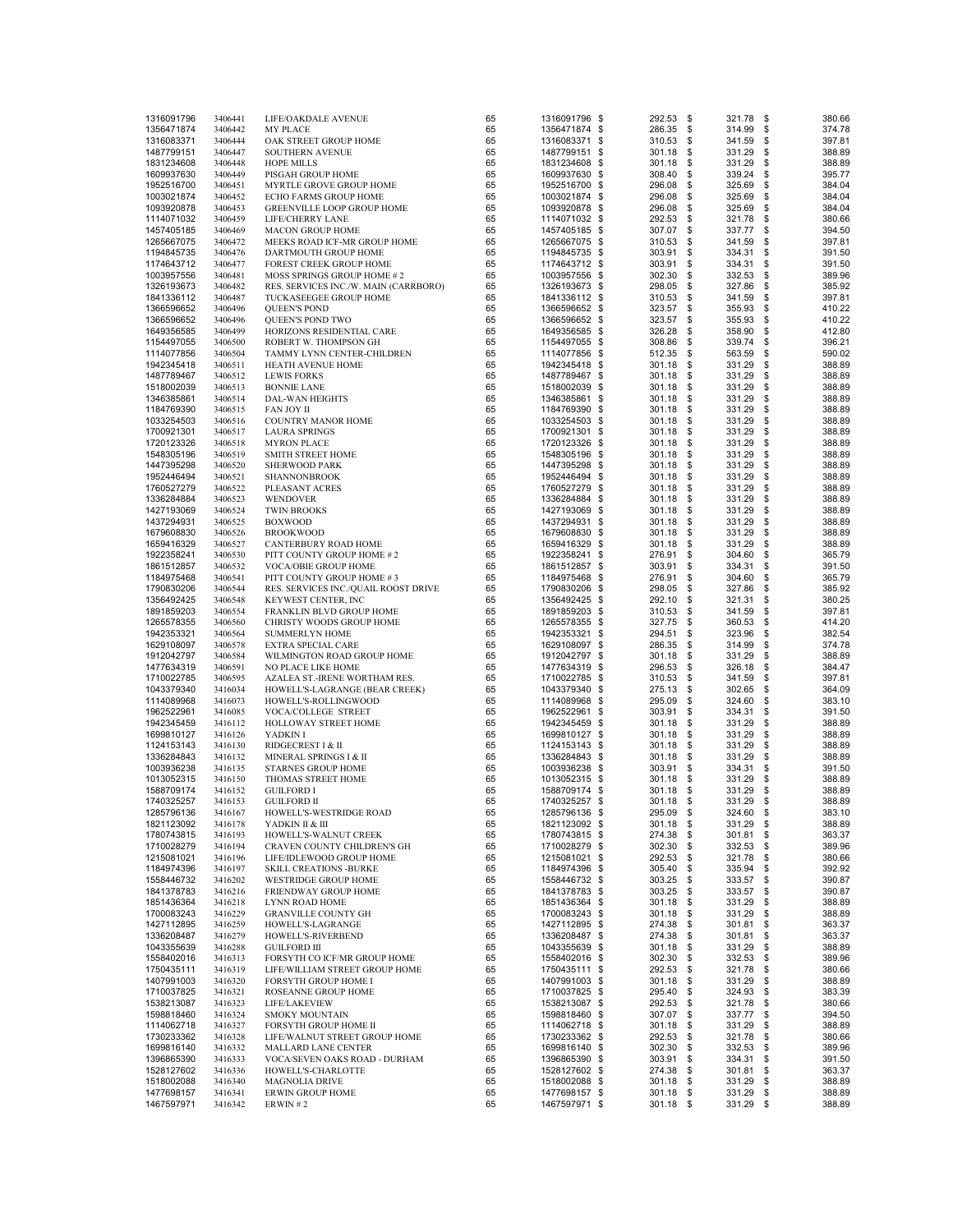| 1124163696               | 3416345            | <b>LILLINGTON HOME</b>                               | 65       | 1124163696 \$                  | 301.18              | - \$ | 331.29           | \$       | 388.89           |
|--------------------------|--------------------|------------------------------------------------------|----------|--------------------------------|---------------------|------|------------------|----------|------------------|
|                          |                    |                                                      |          |                                |                     |      |                  |          |                  |
| 1699810937               | 3416350            | ROCKWELL FACILITY                                    | 65       | 1699810937 \$                  | 301.18 \$           |      | 331.29           | \$       | 388.89           |
| 1225158223               | 3416365            | VOCA/BLAIRFIELD                                      | 65       | 1225158223 \$                  | 303.91 \$           |      | 334.31           | \$       | 391.50           |
| 1083759591               | 3416367            | <b>FAN JOY I</b>                                     | 65       | 1083759591 \$                  | 301.18 \$           |      | 331.29           | \$       | 388.89           |
| 1396880167               | 3416375            | OLD FARM ROAD HOME                                   | 65       | 1396880167 \$                  | $301.18$ \$         |      | 331.29           | \$       | 388.89           |
|                          |                    |                                                      |          |                                |                     |      |                  |          |                  |
| 1427183631               | 3416393            | <b>RIVERVIEW</b>                                     | 65       | 1427183631 \$                  | 301.18 \$           |      | 331.29           | \$       | 388.89           |
| 1609911973               | 3416397            | <b>SUNNY HILL</b>                                    | 65       | 1609911973 \$                  | $301.18$ \$         |      | 331.29           | \$       | 388.89           |
| 1912042649               | 3416403            | <b>ASHLEY HEIGHTS HOME</b>                           | 65       | 1912042649 \$                  | 301.18              | \$   | 331.29           | \$       | 388.89           |
| 1174668743               | 3416419            | OAKDALE                                              | 65       | 1174668743 \$                  | 301.18 \$           |      | 331.29           | \$       | 388.89           |
|                          |                    |                                                      |          |                                | 301.18 \$           |      |                  |          |                  |
| 1003951542               | 3416426            | PENNY LANE I                                         | 65       | 1003951542 \$                  |                     |      | 331.29           | \$       | 388.89           |
| 1144361635               | 3416427            | ARC/HDS CRAVEN #2 GROUP HOME                         | 65       | 1144361635 \$                  | 302.30              | \$   | 332.53           | \$       | 389.96           |
| 1235259490               | 3416450            | VOCA/DENBUR DRIVE GROUP HOME                         | 65       | 1235259490 \$                  | 303.91              | \$   | 334.31           | \$       | 391.50           |
| 1306971536               | 3416465            | TWENTY THIRD STREET                                  | 65       | 1306971536 \$                  | 301.18              | \$   | 331.29           | \$       | 388.89           |
| 1285796284               |                    |                                                      | 65       | 1285796284 \$                  | 295.09 \$           |      | 324.60           | \$       | 383.10           |
|                          | 3416471            | HOWELL'S-GATEWOOD                                    |          |                                |                     |      |                  |          |                  |
| 1871628966               | 3416475            | PENNY LANE II                                        | 65       | 1871628966 \$                  | $301.18$ \$         |      | 331.29           | \$       | 388.89           |
| 1134264609               | 3416479            | <b>EASTBROOK</b>                                     | 65       | 1134264609 \$                  | 301.18              | - \$ | 331.29           | \$       | 388.89           |
| 1720129281               | 3416483            | STOKES COUTY ICF HOME                                | 65       | 1720129281 \$                  | 302.30              | \$   | 332.53           | \$       | 389.96           |
| 1851447221               | 3416485            | MOUNTAIN RIDGE ICF-MR GH                             | 65       | 1851447221 \$                  | 306.99              | \$   | 337.68           | \$       | 394.43           |
|                          |                    |                                                      |          |                                |                     |      |                  |          |                  |
| 1902941776               | 3416491            | <b>HOFFMAN HOME</b>                                  | 65       | 1902941776 \$                  | 301.18              | - \$ | 331.29           | \$       | 388.89           |
| 1780724708               | 3416493            | MEADOWVIEW HOME                                      | 65       | 1780724708 \$                  | 302.30 \$           |      | 332.53           | \$       | 389.96           |
| 1417092198               | 3416508            | <b>CHANDLER ROAD HOME</b>                            | 65       | 1417092198 \$                  | 301.18              | \$   | 331.29           | \$       | 388.89           |
| 1861512865               | 3416510            | VOCA/WELLBORN                                        | 65       | 1861512865 \$                  | 303.91              | \$   | 334.31           | \$       | 391.50           |
|                          |                    |                                                      |          |                                |                     |      |                  |          |                  |
| 1626168329               | 3416528            | VOCA/KIMSEY                                          | 65       | 1626168329 \$                  | 303.91              | \$   | 334.31           | \$       | 391.50           |
| 1366577397               | 3416529            | WAKULLA I & II                                       | 65       | 1366577397 \$                  | 301.18 \$           |      | 331.29           | \$       | 388.89           |
| 1053456731               | 3416536            | <b>DOVE ROAD</b>                                     | 65       | 1053456731 \$                  | 301.18 \$           |      | 331.29           | \$       | 388.89           |
| 1598800898               | 3416549            | WILDCAT GROUP HOME                                   | 65       | 1598800898 \$                  | 301.18 \$           |      | 331.29           | \$       | 388.89           |
|                          |                    |                                                      | 65       |                                | $301.18$ \$         |      |                  | \$       | 388.89           |
| 1851436323               | 3416555            | <b>STEM ROAD HOME</b>                                |          | 1851436323 \$                  |                     |      | 331.29           |          |                  |
| 1669517421               | 3416561            | <b>SCOTLAND FOREST HOME</b>                          | 65       | 1669517421 \$                  | 301.18              | \$   | 331.29           | \$       | 388.89           |
| 1598800351               | 3416563            | LEE FOREST GROUP HOME                                | 65       | 1598800351 \$                  | 301.18 \$           |      | 331.29           | \$       | 388.89           |
| 1033254768               | 3416565            | <b>COLLEGE PARK</b>                                  | 65       | 1033254768 \$                  | 301.18 \$           |      | 331.29           | \$       | 388.89           |
|                          |                    |                                                      | 65       |                                |                     |      |                  | \$       |                  |
| 1760527238               | 3416574            | <b>PARK AVENUE</b>                                   |          | 1760527238 \$                  | 301.18 \$           |      | 331.29           |          | 388.89           |
| 1720113988               | 3416577            | SUNNY HILL II                                        | 65       | 1720113988 \$                  | 301.18              | \$   | 331.29           | \$       | 388.89           |
| 1083776926               | 3416585            | HOWELL'S-FRIENDLY AVENUE                             | 65       | 1083776926 \$                  | 295.09              | \$   | 324.60           | \$       | 383.10           |
| 1629198882               | 3416586            | VOCA/NORWICH GROUP HOME                              | 65       | 1629198882 \$                  | 303.91 \$           |      | 334.31           | \$       | 391.50           |
|                          |                    |                                                      |          |                                |                     |      |                  |          |                  |
| 1467597708               | 3416594            | STRICKLAND BRIDGE A & B                              | 65       | 1467597708 \$                  | 301.18 \$           |      | 331.29           | \$       | 388.89           |
| 1770646408               | 3426140            | HOWELL'S-SHELBOURNE PLACE                            | 65       | 1770646408 \$                  | 295.09 \$           |      | 324.60           | \$       | 383.10           |
| 1811032089               | 3436402            | <b>COUNTRY COVE</b>                                  | 65       | 1811032089 \$                  | $301.18$ \$         |      | 331.29           | \$       | 388.89           |
| 1144365313               | 3436562            | FOREST BEND GROUP HOME                               | 65       | 1144365313 \$                  | 301.18              | \$   | 331.29           | \$       | 388.89           |
|                          |                    |                                                      |          |                                |                     |      |                  |          |                  |
| 1427180546               | 340600A            | LITTLE RIVER GROUP HOME                              | 65       | 1427180546 \$                  | 310.29 \$           |      | 341.32           | \$       | 397.57           |
| 1598885584               | 340600B            | VOCA/WILSON GROUP HOME                               | 65       | 1598885584 \$                  | 303.91 \$           |      | 334.31           | \$       | 391.50           |
| 1033239025               | 340600G            | VOCA/HICKORY GROUP HOME                              | 65       | 1033239025 \$                  | 303.91              | \$   | 334.31           | \$       | 391.50           |
| 1376601419               | 340600H            | JADE TREE GROUP HOME                                 | 65       | 1376601419 \$                  | 310.53              | \$   | 341.59           | \$       | 397.81           |
|                          |                    |                                                      |          |                                |                     |      |                  |          |                  |
| 1679693667               | 340600J            | VOCA/COUNTRY GROUP HOME                              | 65       | 1679693667 \$                  | 303.91              | \$   | 334.31           | \$       | 391.50           |
| 1831254374               | 340600M            | RALPH SCOTT/LARAMIE DRIVE                            | 65       | 1831254374 \$                  | 310.03 \$           |      | 341.03           | \$       | 397.32           |
| 1619013695               | 340600R            | FLOWE DRIVE GROUP HOME                               | 65       | 1619013695 \$                  | 310.53 \$           |      | 341.59           | \$       | 397.81           |
| 1497875488               | 340600T            | VOCA/GENTRY GROUP HOME                               | 65       | 1497875488 \$                  | 303.91              | \$   | 334.31           | \$       | 391.50           |
|                          |                    |                                                      | 65       |                                |                     | \$   |                  | \$       |                  |
| 1215057203               | 340600W            | VOCA/CREEKWAY                                        |          | 1215057203 \$                  | 303.91              |      | 334.31           |          | 391.50           |
| 1568594687               | 340601E            | COMSERV CREEKSIDE GROUP HOME                         | 65       | 1568594687 \$                  | 310.29              | \$   | 341.32           | \$       | 397.57           |
| 1134273907               | 340601V            | LIFE/FOLLY STREET GROUP HOME                         | 65       | 1134273907 \$                  | 292.53              | \$   | 321.78           | \$       | 380.66           |
| 1568516938               | 340601W            | LIFE/LOCKWOOD STREET GH                              | 65       | 1568516938 \$                  | 292.53              | \$   | 321.78           | \$       | 380.66           |
|                          |                    |                                                      |          |                                |                     |      |                  |          |                  |
| 1497832471               | 340601X            | NORTHRIDGE GROUP HOME                                | 65       | 1497832471 \$                  | 303.25              | \$   | 333.57           | \$       | 390.87           |
| 1437234796               | 340601Y            | STRAWBERRY RESIDENTIAL                               | 65       | 1437234796 \$                  | 303.25              | \$   | 333.57           | \$       | 390.87           |
| 1598847550               | 340602A            | ROBERT E. LEE GROUP HOME                             | 65       | 1598847550 \$                  | 295.40              | \$   | 324.93           | \$       | 383.39           |
| 1972854693               | 340602B            | MANTLE COURT GROUP HOME                              | 65       | 1972854693 \$                  | 310.52              | \$   | 341.57           | \$       | 397.80           |
|                          |                    |                                                      |          |                                |                     |      |                  |          |                  |
| 1083056782               | 340602E            | THOMAS S - DECATUR                                   | 65       | 1083056782 \$                  | 286.35              | \$   | 314.99           | \$       | 374.78           |
| 1275691321               | 340602G            | DICKENS DRIVE GROUP HOME                             | 65       | 1275691321 \$                  | 310.53              | \$   | 341.59           | \$       | 397.81           |
| 1437236296               | 340602H            | HORIZONS RC CTR. THE ARCHES                          | 65       | 1437236296 \$                  | 326.28              | \$   | 358.90           | \$       | 412.80           |
| 1841375102               | 340602M            | <b>WESTSIDE RES. PROGRAM</b>                         | 65       | 1841375102 \$                  | 303.25              | \$   | 333.57           | \$       | 390.87           |
|                          |                    |                                                      |          |                                |                     |      |                  |          |                  |
| 1053657973               | 340602N            | ROBIN HOOD GROUP HOME                                | 65       | 1053657973 \$                  | 295.40 \$           |      | 324.93           | \$       | 383.39           |
| 1821349101               | 340602P            | SKILL CREATIONS-DUPLIN HOUSE                         | 65       | 1821349101 \$                  | 291.17 \$           |      | 320.29           | \$       | 379.37           |
| 1477632446               | 340602W            | <b>HOLY ANGELS</b>                                   | 65       | 1477632446 \$                  | 327.33              | \$   | 360.06           | \$       | 413.80           |
| 1336269885               | 340603F            | HELMSDALE GROUP HOME                                 | 65       | 1336269885 \$                  | 303.91              | \$   | 334.31           | \$       | 391.50           |
|                          | 340603H            | LIFE/RAVEN RIDGE GROUP HOME                          | 65       |                                | 292.53              | \$   | 321.78           | \$       | 380.66           |
| 1437203890               |                    |                                                      |          | 1437203890 \$                  |                     |      |                  |          |                  |
| 1033294376               | 340603J            | RIVERSIDE RESIDENTIAL                                | 65       | 1033294376 \$                  | 303.25              | \$   | 333.57           | \$       | 390.87           |
| 1356427330               | 340603M            | MIDLAKE RESIDENTIAL                                  | 65       | 1356427330 \$                  | 303.25              | \$   | 333.57           | \$       | 390.87           |
| 1629121587               | 340603N            | <b>IOTLA STREET GROUP HOME</b>                       | 65       | 1629121587 \$                  | 307.07              | \$   | 337.77           | \$       | 394.50           |
| 1831244193               | 340603P            | RES. SERVICES INC./SHADY LAWN                        | 65       | 1831244193 \$                  | 298.05              | \$   | 327.86           | \$       | 385.92           |
|                          |                    |                                                      |          |                                |                     |      |                  |          |                  |
| 1093066375               | 340603T            | <b>SKILL CREATIONS-EAST</b>                          | 65       | 1093066375 \$                  | 291.17              | \$   | 320.29           | \$       | 379.37           |
| 1679627350               | 340603U            | LIFE/MCKEEL LOOP GH                                  | 65       | 1679627350 \$                  | 292.53              | \$   | 321.78           | \$       | 380.66           |
| 1457483570               | 340603X            | HARTLAND GROUP HOME                                  | 65       | 1457483570 \$                  | 310.29              | \$   | 341.32           | \$       | 397.57           |
|                          |                    |                                                      |          |                                |                     |      |                  |          |                  |
| 1023138013               | 340603Y            | VOCA/WOODLAND GROUP HOME                             | 65       | 1023138013 \$                  | 303.91              | \$   | 334.31           | \$       | 391.50           |
| 1295855286               | 340603Z            | VOCA/YOUNG GROUP HOME                                | 65       | 1295855286 \$                  | 303.91              | \$   | 334.31           | \$       | 391.50           |
| 1457481988               | 340604J            | MOORE CTY HOME FOR A ADULTS                          | 65       | 1457481988 \$                  | 286.35              | \$   | 314.99           | \$       | 374.78           |
| 1174684195               | 340604M            | KENMORE STREET GROUP HOME                            | 65       | 1174684195 \$                  | 308.40              | \$   | 339.24           | \$       | 395.77           |
|                          |                    |                                                      |          | 1437279429 \$                  |                     | \$   |                  |          |                  |
| 1437279429               | 340604P            | VOCA/HICKORY II GROUP HOME                           | 65       |                                | 303.91              |      | 334.31           | \$       | 391.50           |
| 1982724977               | 340604R            | VOCA/SIXTH STREET GROUP HOME                         | 65       | 1982724977 \$                  | 303.91              | \$   | 334.31           | \$       | 391.50           |
| 1508996059               | 340604W            | <b>CREST ROAD GROUP HOME</b>                         | 65       | 1508996059 \$                  | 286.35              | \$   | 314.99           | \$       | 374.78           |
| 1659491645               | 340604X            | <b>VOCA/ROLLINS GROUP HOME</b>                       | 65       | 1659491645 \$                  | 303.91              | \$   | 334.31           | \$       | 391.50           |
|                          |                    |                                                      |          |                                |                     |      |                  |          |                  |
| 1699850891               | 340604Z            | NORTHSIDE GROUP HOME                                 | 65       | 1699850891 \$                  | 304.15              | \$   | 334.56           | \$       | 391.72           |
| 1124031349               | 340605G            | SKILL CREATIONS-ROANOKE HOUSE                        | 65       | 1124031349 \$                  | 291.17              | \$   | 320.29           | \$       | 379.37           |
| 1407931611               | 340605J            | AVENT FERRY GROUP HOME                               | 65       | 1407931611 \$                  | 303.25              | \$   | 333.57           | \$       | 390.87           |
| 1528188521               | 340605M            | VOCA/OLIVE STREET HOME                               | 65       | 1528188521 \$                  | 303.91              | \$   | 334.31           | \$       | 391.50           |
|                          | 340605N            | <b>VOCA/MASON GROUP HOME</b>                         | 65       |                                | 303.91              | \$   | 334.31           | \$       |                  |
| 1154441152               |                    |                                                      |          | 1154441152 \$                  |                     |      |                  |          | 391.50           |
| 1083734073               | 340605R            | VOCA/GREENWOOD GROUP HOME                            | 65       | 1083734073 \$                  | 303.91              | \$   | 334.31           | \$       | 391.50           |
| 1912027905               | 340605T            | VOCA/SECOND ST. GROUP HOME                           | 65       | 1912027905 \$                  | 303.91              | \$   | 334.31           | \$       | 391.50           |
| 1538289525               |                    |                                                      |          |                                |                     |      |                  |          |                  |
|                          |                    |                                                      |          |                                |                     | \$   |                  |          |                  |
|                          | 340605U            | VOCA/LAURELWOOD GROUP HOME                           | 65       | 1538289525 \$                  | 303.91              |      | 334.31           | \$       | 391.50           |
| 1750469698               | 340605W            | TROTTERS BLUFF GROUP HOME                            | 65       | 1750469698 \$                  | 303.25              | \$   | 333.57           | \$       | 390.87           |
| 1801971957<br>1760536122 | 340605Y<br>340606F | COUNTRY VIEW RESIDENTIAL<br>LIFE/NINE FOOT ROAD HOME | 65<br>65 | 1801971957 \$<br>1760536122 \$ | 303.25<br>292.53 \$ | \$   | 333.57<br>321.78 | \$<br>\$ | 390.87<br>380.66 |